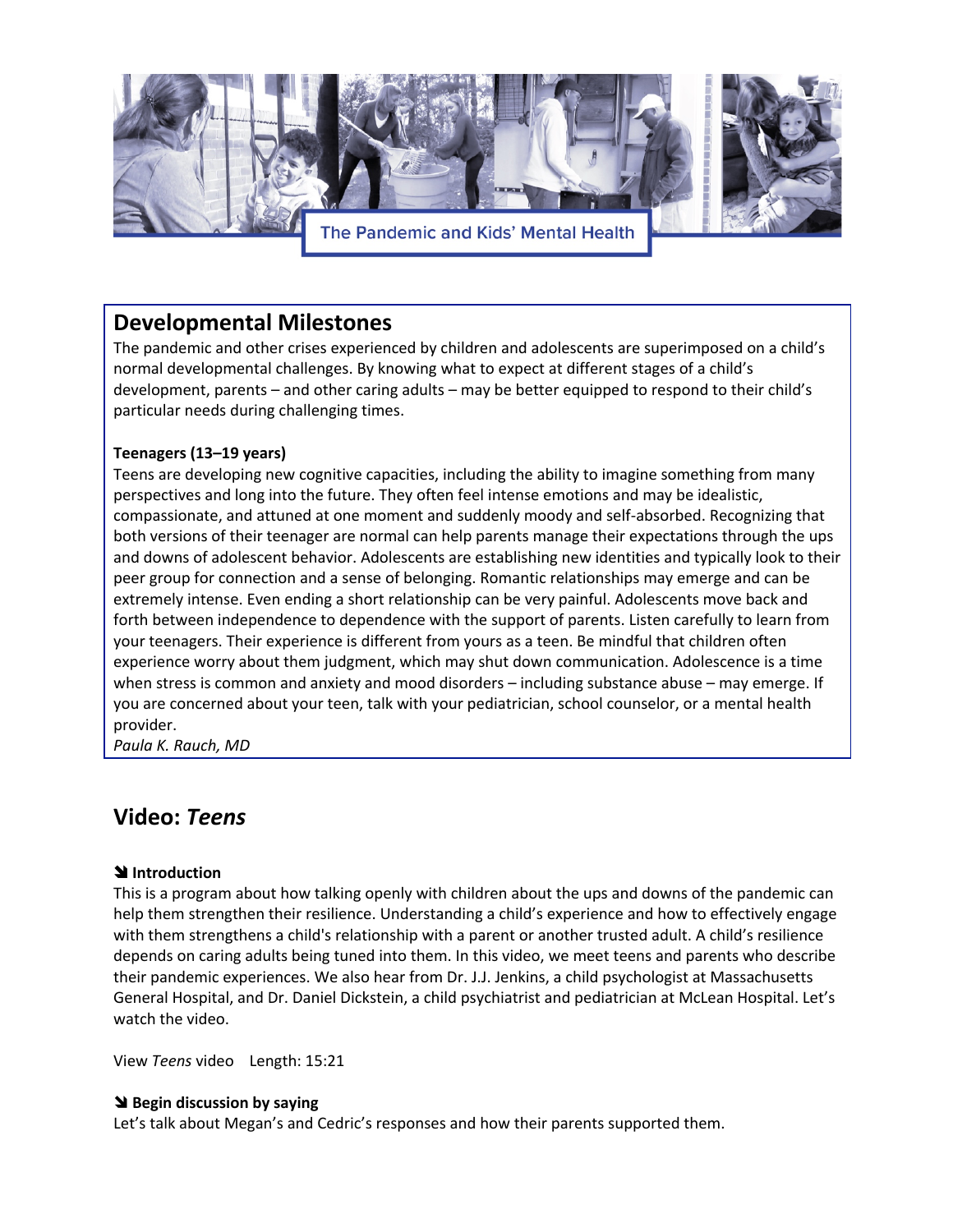#### ! **Ask participants**

• Many young people described feeling overwhelmed during the pandemic. When Megan talks openly with her mom, it lightens her mood. How do you encourage your teen to be open with you?

*Response: Asking open-ended questions can encourage a child to talk. You can ask, "What was the best part of your day today?" or, "What was rough about school today?" To help teens continue to process their pandemic experience parents can ask "How did today compare to how things were in the beginning of the pandemic?" The key is to listen with genuine respect and curiosity and resist interrupting to tell your child what to think, feel, or do. And, as Dr. Dickstein says, consistently creating those opportunities to talk helps strengthen your connection between you and your child.* 

• Many children cited the social injustice protests during the pandemic as a source of their worries about the world. How did your child talk about the confluence of events during the pandemic?

*Response: When children struggle, they may be responding to a combination of events. Helping children tease out the source of their distress can help them feel less confused and overwhelmed. Open communication provides an opportunity to identify what is front and center from a child's perspective. A parent might be most worried about the health of a grandparent, while a teen might be most worried about whether masks will be required for a certain event.* 

- What role does social media play for your child as he or she learns about current events and interacts with peers?
- *Response: Social media has both risks and rewards. Dr. Rauch says parents need to help children seek a healthy balance. Many children maintain important connections with peers through social media. But interactions are not always positive. Some teens recognize that at times they feel worse on social media and will benefit from parents' encouragement to take a break from it.*
- Dr. Jenkins says teens need adults other than their parents with whom they can talk. Who are adults in your teens' life you encourage them to turn to for emotional support? *Response: There may be times your child is more comfortable confiding in a neighbor, coach, or trusted family member. Helping your child create a trusted network of support is an investment in his or her wellbeing.*
- Some parents believe their teen overreacted to missed activities through the pandemic, such as a theater production, birthday party or sporting event. Why is it important to treat these missed opportunities as bereavement? *Response: Teenagers have the capacity to imagine the future and often set long-term goals. Missing out on something they've worked for, such as a graduation party or important game, is an enormous loss. Track was an important part of Cedric's identity. When we minimize their disappointment or trivialize it, we invalidate the teen's experience. This can lead the child to feeling shame. However, when we honor their perspectives, we facilitate honest communication and increase their teenager's sense that we "get it" and can be trusted and confided in.*
- As young people process losses, it's important to help them identify future milestones they'll enjoy. How can this be beneficial? *Response: As Dr. Jenkins says, the trusted adults in kids' lives serve as binoculars – helping youth see and be hopeful about opportunities ahead. This can help them develop a sense of optimism and prepare for the long game.*